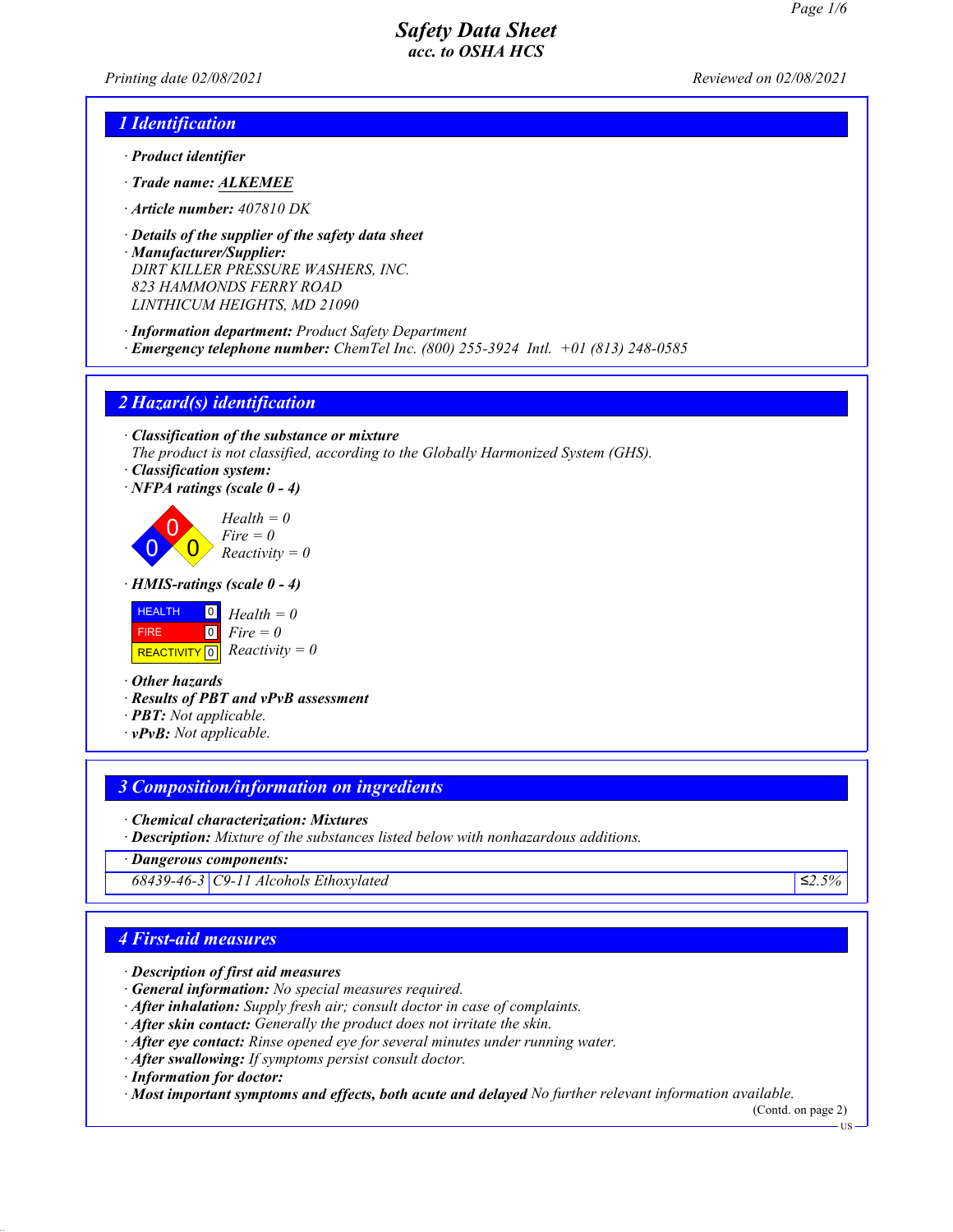(Contd. of page 1)

## *Safety Data Sheet acc. to OSHA HCS*

*Printing date 02/08/2021 Reviewed on 02/08/2021*

*Trade name: ALKEMEE*

*· Indication of any immediate medical attention and special treatment needed No further relevant information available.*

### *5 Fire-fighting measures*

- *· Extinguishing media*
- *· Suitable extinguishing agents: Use fire fighting measures that suit the environment.*
- *· Special hazards arising from the substance or mixture No further relevant information available.*
- *· Advice for firefighters*
- *· Protective equipment: No special measures required.*

### *6 Accidental release measures*

- *· Personal precautions, protective equipment and emergency procedures Not required.*
- *· Environmental precautions: Dilute with plenty of water.*
- *· Methods and material for containment and cleaning up: Absorb with liquid-binding material (sand, diatomite, acid binders, universal binders, sawdust).*
- *· Reference to other sections*
- *See Section 7 for information on safe handling.*
- *See Section 8 for information on personal protection equipment.*
- *See Section 13 for disposal information.*

## *7 Handling and storage*

- *· Handling:*
- *· Precautions for safe handling No special measures required.*
- *· Information about protection against explosions and fires: No special measures required.*
- *· Conditions for safe storage, including any incompatibilities*
- *· Storage:*
- *· Requirements to be met by storerooms and receptacles: No special requirements.*
- *· Information about storage in one common storage facility: Not required.*
- *· Further information about storage conditions: None.*
- *· Specific end use(s) No further relevant information available.*

### *8 Exposure controls/personal protection*

- *· Additional information about design of technical systems: No further data; see item 7.*
- *· Control parameters*
- *· Components with limit values that require monitoring at the workplace:*
- *The product does not contain any relevant quantities of materials with critical values that have to be monitored at the workplace.*
- *· Additional information: The lists that were valid during the creation were used as basis.*
- *· Exposure controls*
- *· Personal protective equipment:*
- *· General protective and hygienic measures:*
- *The usual precautionary measures for handling chemicals should be followed.*
- *· Breathing equipment: Not required.*

(Contd. on page 3)

US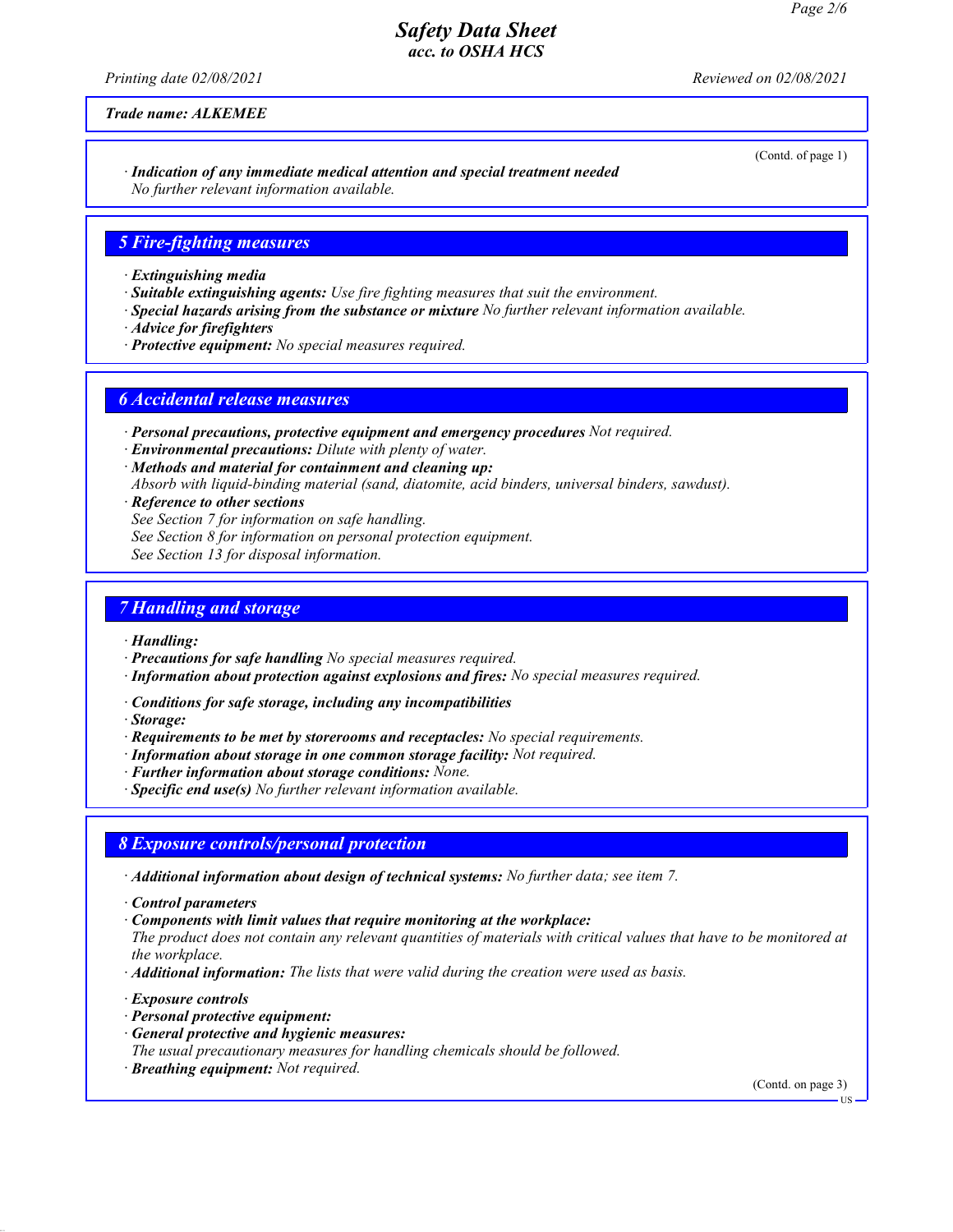(Contd. of page 2)

# *Safety Data Sheet acc. to OSHA HCS*

*Printing date 02/08/2021 Reviewed on 02/08/2021*

### *Trade name: ALKEMEE*

*· Protection of hands:*

*The glove material has to be impermeable and resistant to the product/ the substance/ the preparation. Due to missing tests no recommendation to the glove material can be given for the product/ the preparation/ the chemical mixture.*

*Selection of the glove material on consideration of the penetration times, rates of diffusion and the degradation · Material of gloves*

*The selection of the suitable gloves does not only depend on the material, but also on further marks of quality and varies from manufacturer to manufacturer. As the product is a preparation of several substances, the resistance of the glove material can not be calculated in advance and has therefore to be checked prior to the application.*

#### *· Penetration time of glove material*

*The exact break through time has to be found out by the manufacturer of the protective gloves and has to be observed.*

*· Eye protection: Goggles recommended during refilling.*

| <b>9 Physical and chemical properties</b>                  |                                               |
|------------------------------------------------------------|-----------------------------------------------|
| · Information on basic physical and chemical properties    |                                               |
| <b>General Information</b>                                 |                                               |
| $\cdot$ Appearance:                                        |                                               |
| Form:                                                      | Liquid                                        |
| Color:                                                     | Pink                                          |
| $\cdot$ Odor:                                              | <b>MANGO</b>                                  |
| · Odor threshold:                                          | Not determined.                               |
| $\cdot$ pH-value at 20 °C (68 °F):                         | 10                                            |
| Change in condition                                        |                                               |
| <b>Melting point/Melting range:</b>                        | Undetermined.                                 |
| <b>Boiling point/Boiling range:</b>                        | 100 °C (212 °F)                               |
| · Flash point:                                             | Not applicable.                               |
| · Flammability (solid, gaseous):                           | Not applicable.                               |
| · Decomposition temperature:                               | Not determined.                               |
| · Auto igniting:                                           | Product is not selfigniting.                  |
| · Danger of explosion:                                     | Product does not present an explosion hazard. |
| · Explosion limits:                                        |                                               |
| Lower:                                                     | Not determined.                               |
| <b>Upper:</b>                                              | Not determined.                               |
| $\cdot$ Vapor pressure at 20 °C (68 °F):                   | 23 hPa (17.3 mm Hg)                           |
| $\cdot$ Density at 20 °C (68 °F):                          | $1.02$ g/cm <sup>3</sup> (8.5119 lbs/gal)     |
| $\cdot$ Relative density                                   | Not determined.                               |
| $\cdot$ <i>Vapor density</i>                               | Not determined.                               |
| $\cdot$ Evaporation rate                                   | Not determined.                               |
| · Solubility in / Miscibility with                         |                                               |
| Water:                                                     | Fully miscible.                               |
| · Partition coefficient (n-octanol/water): Not determined. |                                               |
| · Viscosity:                                               |                                               |
| Dynamic:                                                   | Not determined.                               |
|                                                            | (Contd. on page 4)                            |

US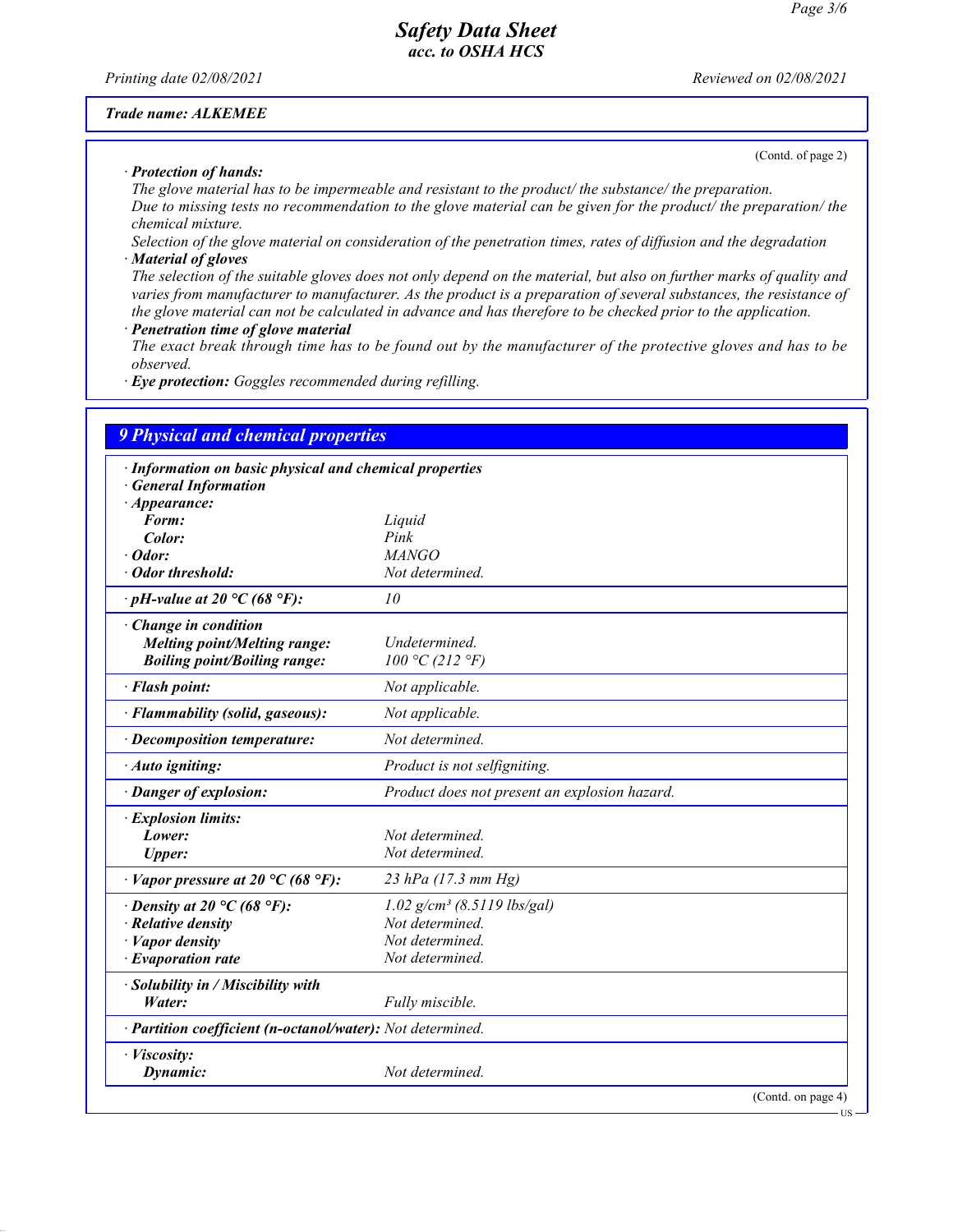*Printing date 02/08/2021 Reviewed on 02/08/2021*

### *Trade name: ALKEMEE*

|                           | (Contd. of page 3)                         |  |
|---------------------------|--------------------------------------------|--|
| Kinematic:                | Not determined.                            |  |
| · Solvent content:        |                                            |  |
| Water:                    | 88.6%                                      |  |
| <b>VOC</b> content:       | $0.00\%$                                   |  |
|                           | 0.0 g/l / 0.00 lb/gal                      |  |
| <i>Solids content:</i>    | $1.9\%$                                    |  |
| $\cdot$ Other information | No further relevant information available. |  |

# *10 Stability and reactivity*

*· Reactivity No further relevant information available.*

- *· Chemical stability*
- *· Thermal decomposition / conditions to be avoided: No decomposition if used according to specifications.*
- *· Possibility of hazardous reactions No dangerous reactions known.*
- *· Conditions to avoid No further relevant information available.*
- *· Incompatible materials: No further relevant information available.*
- *· Hazardous decomposition products: No dangerous decomposition products known.*

# *11 Toxicological information*

- *· Information on toxicological effects*
- *· Acute toxicity:*
- *· Primary irritant effect:*
- *· on the skin: No irritant effect.*
- *· on the eye: No irritating effect.*
- *· Sensitization: No sensitizing effects known.*
- *· Additional toxicological information:*

*The product is not subject to classification according to internally approved calculation methods for preparations:*

*When used and handled according to specifications, the product does not have any harmful effects according to our experience and the information provided to us.*

*· Carcinogenic categories*

*· IARC (International Agency for Research on Cancer)*

*None of the ingredients is listed.*

### *· NTP (National Toxicology Program)*

*no ingredient above de minimis level is listed*

*· OSHA-Ca (Occupational Safety & Health Administration)*

*None of the ingredients is listed.*

# *12 Ecological information*

*· Toxicity*

- *· Aquatic toxicity: No further relevant information available.*
- *· Persistence and degradability No further relevant information available.*
- *· Behavior in environmental systems:*
- *· Bioaccumulative potential No further relevant information available.*
- *· Mobility in soil No further relevant information available.*

(Contd. on page 5)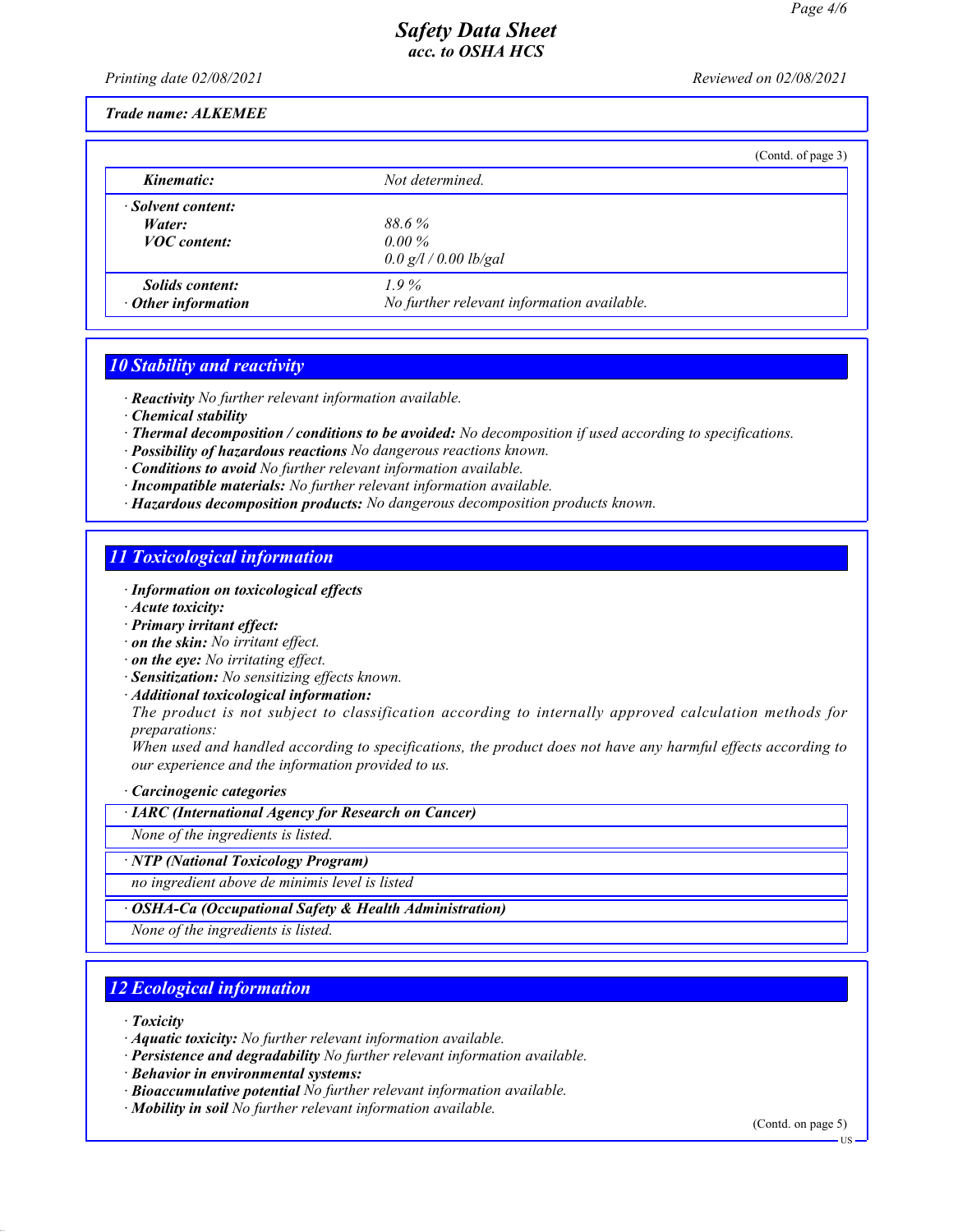*Printing date 02/08/2021 Reviewed on 02/08/2021*

(Contd. of page 4)

### *Trade name: ALKEMEE*

*· Additional ecological information:*

*· General notes:*

*Water hazard class 1 (Self-assessment): slightly hazardous for water*

*Do not allow undiluted product or large quantities of it to reach ground water, water course or sewage system.*

*· Results of PBT and vPvB assessment*

*· PBT: Not applicable.*

*· vPvB: Not applicable.*

*· Other adverse effects No further relevant information available.*

## *13 Disposal considerations*

- *· Waste treatment methods*
- *· Recommendation: Smaller quantities can be disposed of with household waste.*
- *· Uncleaned packagings:*
- *· Recommendation: Disposal must be made according to official regulations.*
- *· Recommended cleansing agent: Water, if necessary with cleansing agents.*

| <b>14 Transport information</b>                                                           |                 |
|-------------------------------------------------------------------------------------------|-----------------|
| $\cdot$ UN-Number<br>DOT, IMDG, IATA                                                      | ۰               |
| $\cdot$ UN proper shipping name<br>· DOT, IMDG, IATA                                      |                 |
| · Transport hazard class(es)                                                              |                 |
| · DOT, IMDG, IATA<br>· Class                                                              |                 |
| · Packing group<br>· DOT, IMDG, IATA                                                      |                 |
| · Environmental hazards:                                                                  | Not applicable. |
| $\cdot$ Transport in bulk according to Annex II of<br><b>MARPOL73/78 and the IBC Code</b> | Not applicable. |
| · UN "Model Regulation":                                                                  |                 |

## *15 Regulatory information*

*· Safety, health and environmental regulations/legislation specific for the substance or mixture · Sara*

*· Section 355 (extremely hazardous substances):*

*None of the ingredients is listed.*

*· Section 313 (Specific toxic chemical listings):*

*7758-29-4 pentasodium triphosphate*

*· TSCA (Toxic Substances Control Act):*

*All components have the value ACTIVE.*

(Contd. on page 6)

LIC